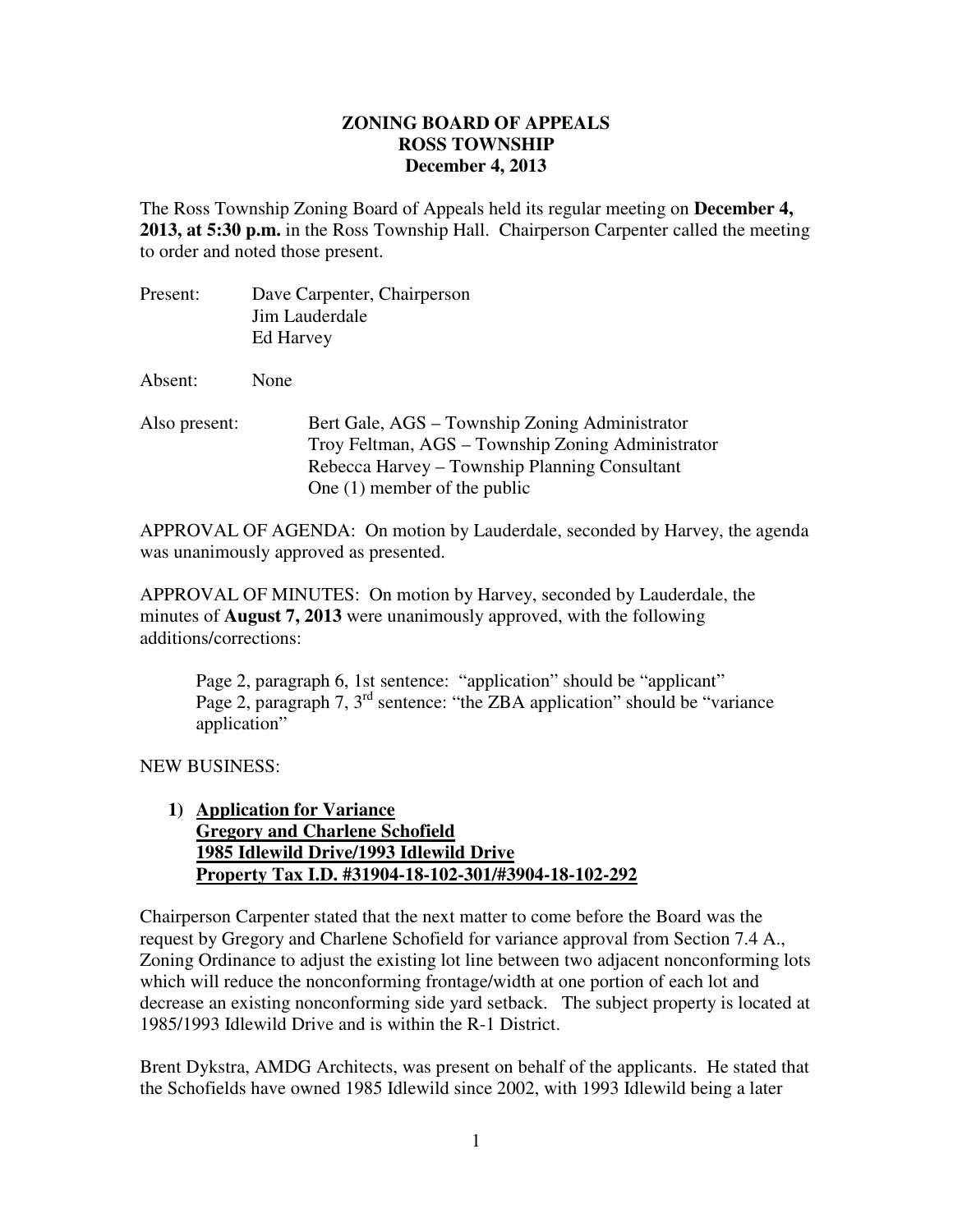purchase. He noted that the owners desire to improve 1985 Idlewild to a year-round house, as well as make minor improvements to 1993 Idlewild.

 Referencing the Application Sketch Plan, Mr. Dykstra explained that the applicants propose to adjust the existing lot line between 1985 and 1993 Idlewild so as to 'even up' the frontages on both lots, as well as bring a nonconforming side yard setback on 1985 Idlewild into compliance with the Ordinance. He explained that the proposed lot line adjustment would result in a neutral area swap and would neither alter the nonconforming lot area nor affect the lot coverage on either lot.

 E. Harvey requested clarification as to the lots in question. Mr. Dykstra confirmed that the lots opposite 1985/1993 Idlewild are separate sites occupied by the garages for 1985/1993 Idlewild and are not part of the lots in question. He stated that no changes are proposed to the garage sites opposite the lots in question.

 Chairperson Carpenter questioned if a new building was proposed for 1985 Idlewild. He expressed concern about the ability of a new house to be located on the site in compliance with applicable Ordinance standards. Gale acknowledged that a new house is proposed to be constructed on 1985 but stated that the variance request is solely to facilitate the proposed modification to the lot line and will not grant any relief related to the location of a new building on the site.

 It was determined that the sliding scale approach to setbacks in the Ordinance establishes a 5 ft side yard setback requirement on the subject lots. Gale confirmed that the proposed property line modification will bring the existing nonconforming side yard setback on 1985 Idlewild into compliance with the 5 ft requirement.

 Chairperson Carpenter questioned why the Zoning Board of Appeals was being asked to address a lot line modification. Rebecca Harvey explained that the Board is considering a variance request to allow the proposed lot width/frontage modifications (that will result from the lot line adjustment) that do not comply with Ordinance standards. She noted that the actual proposed lot split/combination will be subject to Township Board review/approval pursuant to the Subdivision Control Ordinance.

 Dykstra inquired as to the application process for lot split/combination proposals. R. Harvey provided direction for application to the Township Board for consideration of the request.

 No further public comment was offered on the matter. On motion by Harvey, and seconded by Lauderdale, closing of the public comment portion of the public hearing was unanimously approved.

 Chairperson Carpenter led the Board through a review of the variance criteria set forth in Section 6.9 A. The following findings were noted: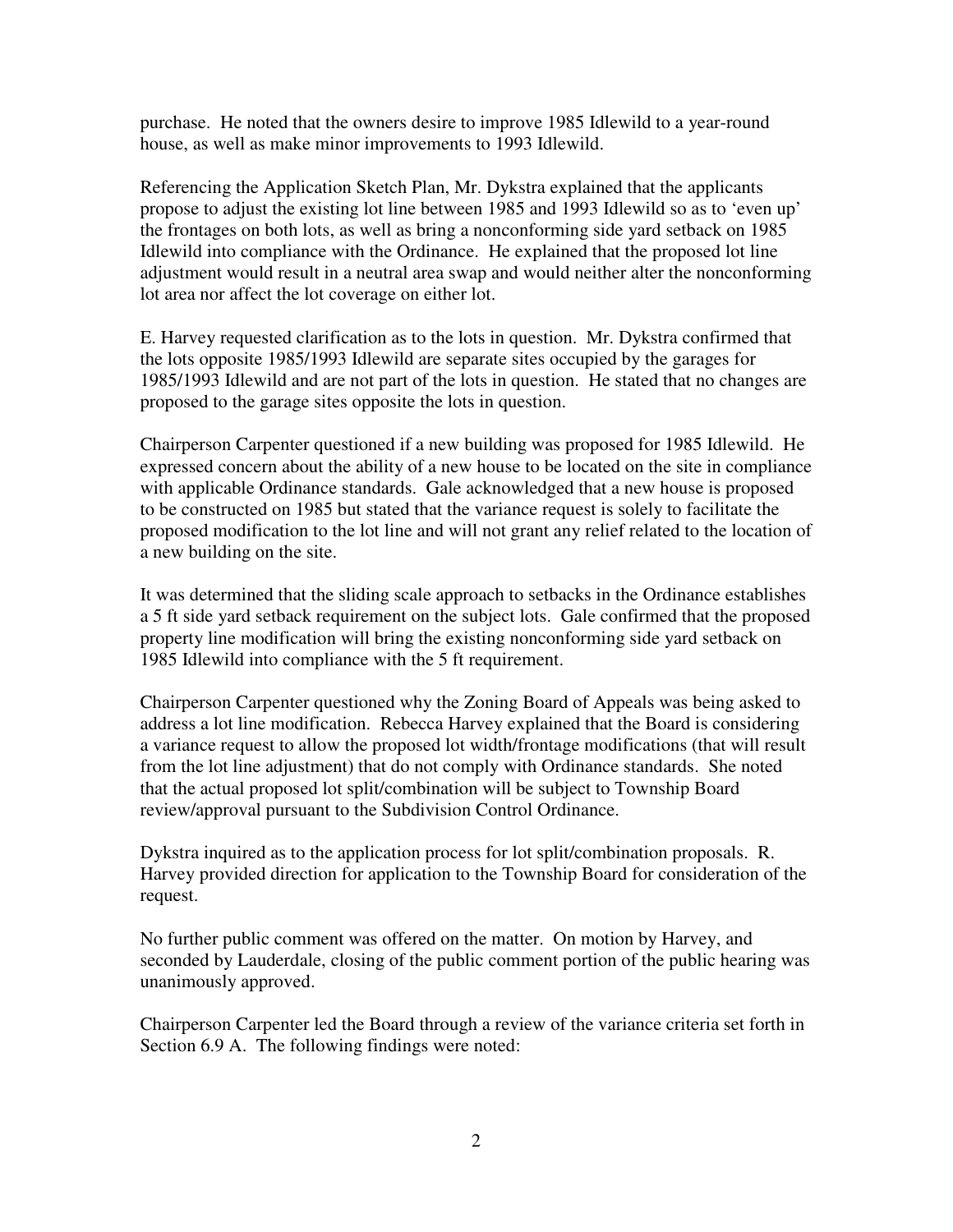Practical difficulty in carrying out the strict letter of the Zoning Ordinance: *(exceptional narrowness, shallowness or shape of the property; exceptional topographic conditions; other extraordinary situation of the property)* 

- - The subject properties are existing nonconforming building lots within an existing approved plat.
- - The subject sites are irregularly shaped (with compromised lake/road frontage) due to the curvature of the shoreline.

 Self-created hardship: *(practical difficulty not created by the applicant or a predecessor owner in the applicant's family):* 

- - The subject properties are existing nonconforming building lots within an existing approved plat.
- - The subject sites are irregularly shaped (with compromised lake/road frontage) due to the curvature of the shoreline.

No substantial detriment to adjoining property:

- - The proposed lot line modification is area neutral and will neither alter the size of the lots nor affect the lot coverage on either lot.
- - The resulting lot frontages/widths will remain nonconforming; a new nonconformity will not be created.
- No new building lots will be created.
- - The proposed lot line modification will remove a side yard setback nonconformity on 1985 Idlewild; a new setback nonconformity will not be created.

Not materially impair the intent and purpose of the Zoning Ordinance:

- - The proposed lot line modification is area neutral and will neither alter the size of the lots nor affect the lot coverage on either lot.
- - The resulting lot frontages/widths will remain nonconforming; a new nonconformity will not be created.
- The subject properties will remain buildable lots.
- No new building lots will be created.
- - The proposed lot line modification will remove a side yard setback nonconformity on 1985 Idlewild; a new setback nonconformity will not be created.

Not materially impair the public health, safety and welfare:

- - The proposed lot line modification is area neutral and will neither alter the size of the lots nor affect the lot coverage on either lot.
- - The resulting lot frontages/widths will remain nonconforming; a new nonconformity will not be created.
- The subject properties will remain buildable lots.
- No new building lots will be created.